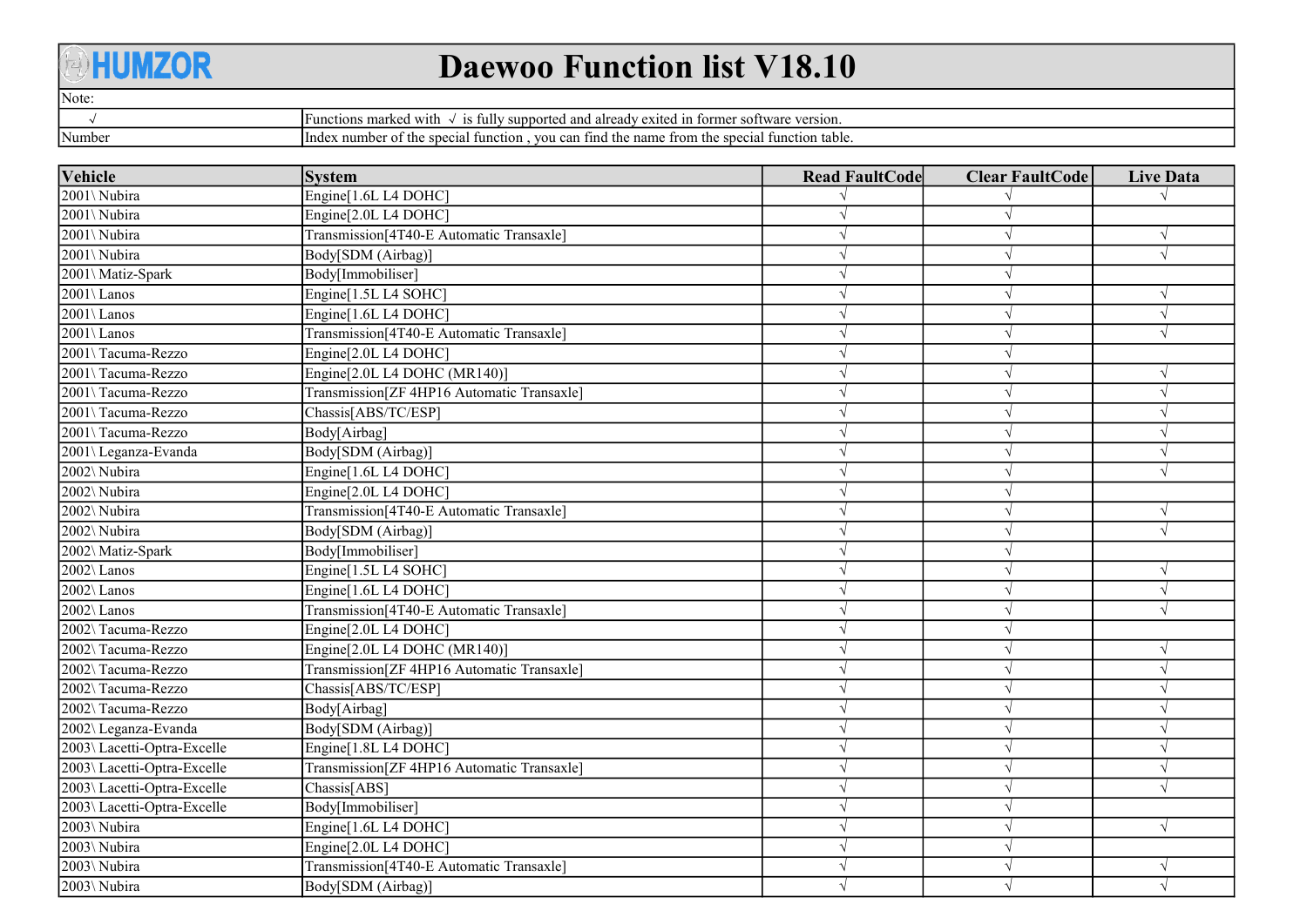| 2003\ Matiz-Spark                                     | Body[Immobiliser]                          |            |            |            |
|-------------------------------------------------------|--------------------------------------------|------------|------------|------------|
| 2003\ Kalos-Aveo                                      | Engine[1.5L L4 SOHC]                       |            |            |            |
| 2003\ Kalos-Aveo                                      | Transmission[AISIN Automatic Transaxle]    |            |            |            |
| 2003\ Kalos-Aveo                                      | Body[Immobiliser]                          |            |            |            |
| $2003\backslash$ Lanos                                | Engine[1.5L L4 SOHC]                       |            |            |            |
| 2003\Lanos                                            | Engine[1.6L L4 DOHC]                       |            |            | $\sqrt{}$  |
| $2003\backslash$ Lanos                                | Transmission[4T40-E Automatic Transaxle]   |            |            | $\sqrt{}$  |
| 2003\Tacuma-Rezzo                                     | Engine[2.0L L4 DOHC (ITMS6F)]              |            |            |            |
| 2003\Tacuma-Rezzo                                     | Transmission[ZF 4HP16 Automatic Transaxle] |            |            | V          |
| 2003\Tacuma-Rezzo                                     | Chassis[ABS/TC/ESP]                        |            |            | $\sqrt{ }$ |
| 2003\Tacuma-Rezzo                                     | Body[Airbag]                               |            |            |            |
| 2003\Leganza-Evanda                                   | Body[SDM (Airbag)]                         |            |            |            |
| 2004\ Lacetti-Optra-Excelle                           | Transmission[ZF 4HP16 Automatic Transaxle] |            |            | $\sqrt{}$  |
| 2004\ Lacetti-Optra-Excelle                           | Chassis[ABS]                               |            |            |            |
| 2004\ Lacetti-Optra-Excelle                           | Body[Immobiliser]                          |            |            |            |
| 2004\ Nubira                                          | Engine[1.6L L4 DOHC]                       |            |            | $\sqrt{ }$ |
| 2004\ Nubira                                          | Engine[2.0L L4 DOHC]                       |            |            |            |
| 2004\ Nubira                                          | Transmission[4T40-E Automatic Transaxle]   |            |            | $\sqrt{ }$ |
| 2004\ Nubira                                          | Body[SDM (Airbag)]                         |            |            | V          |
| 2004\ Matiz-Spark                                     | Body[Immobiliser]                          |            |            |            |
| 2004\ Kalos-Aveo                                      | Engine[1.5L L4 SOHC]                       |            |            |            |
| 2004\ Kalos-Aveo                                      | Transmission[AISIN Automatic Transaxle]    |            |            | $\sqrt{}$  |
| 2004\ Kalos-Aveo                                      | Body[Immobiliser]                          |            |            |            |
| 2004\ Leganza-Evanda                                  | Body[SDM (Airbag)]                         |            |            | $\sqrt{}$  |
| $2006$ Viva                                           | Engine[1.8L L4 DOHC]                       |            |            | $\sqrt{ }$ |
| 2006\ Viva                                            | Transmission[ZF 4HP16 Automatic Transaxle] |            |            | $\sqrt{ }$ |
| 2006\ Viva                                            | Chassis[ABS]                               |            |            |            |
| 2006\ Viva                                            | Body[Immobiliser]                          |            |            |            |
| $2006\overline{\big\langle \text{Barina}\big\rangle}$ | Engine[1.6L L4 DOHC]                       |            |            | $\sqrt{}$  |
| 2006\ Barina                                          | Transmission[AISIN Automatic Transaxle]    |            |            | $\sqrt{}$  |
| 2006\ Barina                                          | Chassis[ABS]                               |            |            |            |
| 2006\ Barina                                          | Body[Immobiliser]                          |            |            |            |
| 2006\ Barina                                          | Body[SDM (Sensing and Diagnostic Module)]  |            |            |            |
| 2007\(EP) Epica-Tosca                                 | Engine[2.0L L6 DOHC]                       |            |            | V          |
| 2007\(EP) Epica-Tosca                                 | Engine[2.5L L6 DOHC]                       |            |            |            |
| 2007\(EP) Epica-Tosca                                 | Transmission[Automatic Transmission]       | $\sqrt{}$  | $\sqrt{}$  | $\sqrt{ }$ |
| 2007\(EP) Epica-Tosca                                 | Chassis[ABS / ETC]                         |            | $\sqrt{ }$ | $\sqrt{ }$ |
| 2007 (EP) Epica-Tosca                                 | Body[ISU (Intelligent Switching Unit)]     |            |            | $\sqrt{ }$ |
| 2007\(EP) Epica-Tosca                                 | Body[SDM (Sensing and Diagnostic Module)]  |            |            |            |
| 2007\ Viva                                            | Engine[1.8L L4 DOHC]                       |            |            | $\sqrt{}$  |
| $2007\sqrt{V}$ iva                                    | Transmission[ZF 4HP16 Automatic Transaxle] |            | $\sqrt{ }$ | $\sqrt{ }$ |
| 2007\ Viva                                            | Chassis[ABS (Bosch)]                       |            | $\sqrt{}$  | $\sqrt{ }$ |
| $2007\sqrt{Viva}$                                     | Chassis[ABS]                               | $\sqrt{ }$ | $\sqrt{ }$ | $\sqrt{ }$ |
| $2007\sqrt{V}$ iva                                    | Body[Immobiliser]                          | $\sqrt{ }$ | $\sqrt{ }$ |            |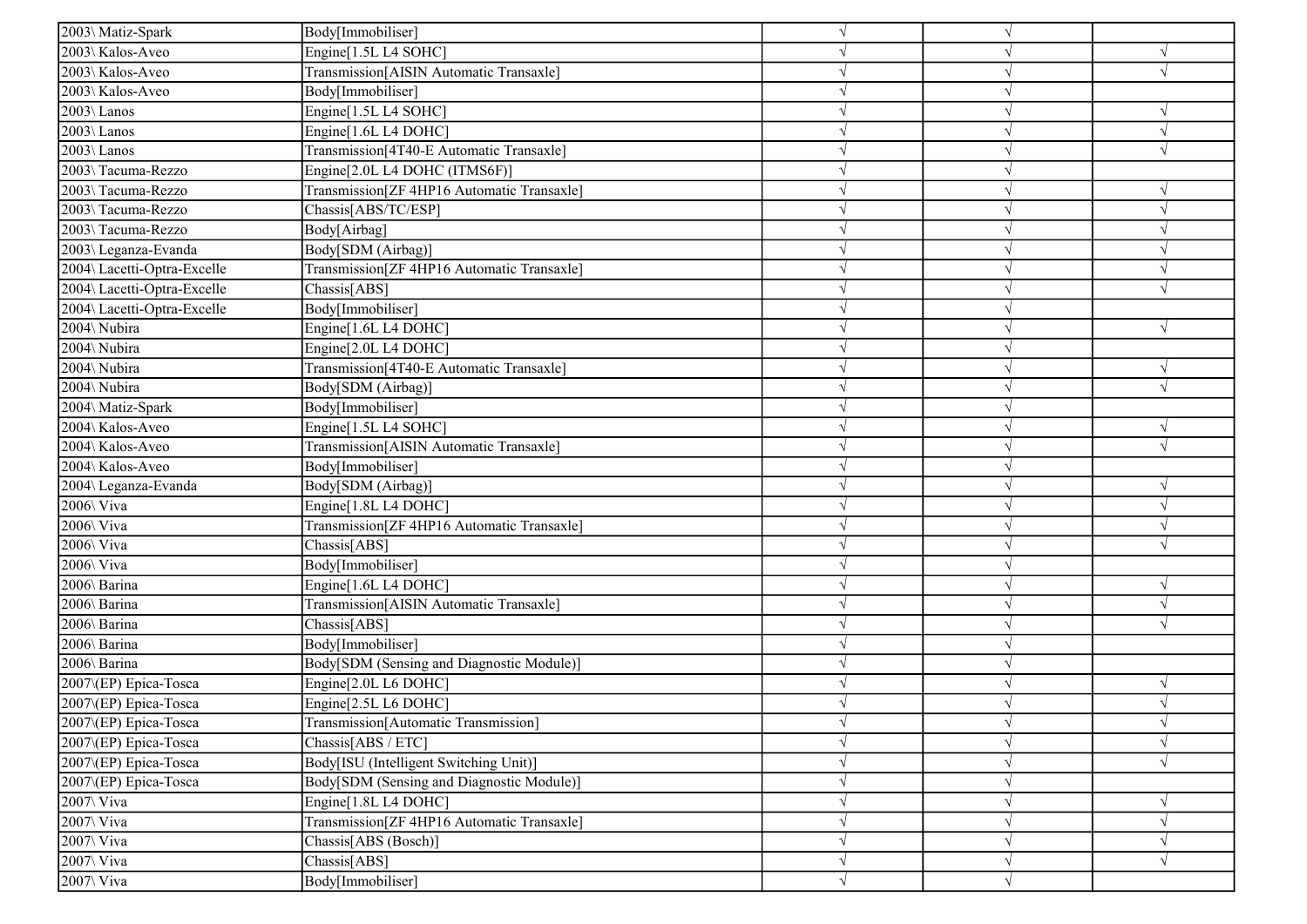| 2007\ Barina          | Engine[1.6L L4 DOHC]                       |            |            | $\sqrt{ }$ |
|-----------------------|--------------------------------------------|------------|------------|------------|
| 2007\ Barina          | Transmission[AISIN Automatic Transaxle]    |            |            |            |
| 2007\ Barina          | Chassis[ABS]                               |            |            |            |
| 2007\ Barina          | Body[Immobiliser]                          |            |            |            |
| 2007\ Barina          | Body[SDM (Sensing and Diagnostic Module)]  |            |            |            |
| 2008\(EP) Epica-Tosca | Engine[2.0L L6 DOHC]                       |            |            |            |
| 2008\(EP) Epica-Tosca | Engine[2.5L L6 DOHC]                       |            |            | $\sqrt{ }$ |
| 2008\(EP) Epica-Tosca | Transmission[Automatic Transmission]       |            |            | $\sqrt{ }$ |
| 2008\(EP) Epica-Tosca | Chassis[ABS / ETC]                         |            |            | $\sqrt{ }$ |
| 2008\(EP) Epica-Tosca | Body[ISU (Intelligent Switching Unit)]     |            |            | $\sqrt{ }$ |
| 2008\(EP) Epica-Tosca | Body[SDM (Sensing and Diagnostic Module)]  |            |            |            |
| $2008$ Viva           | Engine[1.8L L4 DOHC]                       |            |            | $\sqrt{ }$ |
| 2008\ Viva            | Transmission[ZF 4HP16 Automatic Transaxle] |            |            | $\sqrt{ }$ |
| 2008\ Viva            | Chassis[ABS (Bosch)]                       |            |            | $\sqrt{ }$ |
| 2008\ Viva            | Chassis[ABS]                               |            |            | $\sqrt{ }$ |
| 2008\ Viva            | Body[Immobiliser]                          |            |            |            |
| 2008\ Barina          | Engine[1.6L L4 DOHC]                       |            |            | $\sqrt{ }$ |
| 2008\ Barina          | Transmission[AISIN Automatic Transaxle]    |            |            | $\sqrt{}$  |
| 2008\ Barina          | Chassis[ABS]                               |            |            | V          |
| 2008\ Barina          | Body[Immobiliser]                          |            |            |            |
| 2008\ Barina          | Body[SDM (Sensing and Diagnostic Module)]  |            |            |            |
| 2009\(EP) Epica-Tosca | Engine[2.0L L6 DOHC]                       |            |            | $\sqrt{ }$ |
| 2009\(EP) Epica-Tosca | Engine[2.5L L6 DOHC]                       |            |            | $\sqrt{ }$ |
| 2009\(EP) Epica-Tosca | Transmission[Automatic Transmission]       |            |            | $\sqrt{ }$ |
| 2009\(EP) Epica-Tosca | Chassis[ABS / ETC]                         |            |            | $\sqrt{ }$ |
| 2009\(EP) Epica-Tosca | Body[ISU (Intelligent Switching Unit)]     |            |            |            |
| 2009\ Viva            | Engine[1.8L L4 DOHC]                       |            |            |            |
| $2009\sqrt{V}$ iva    | Transmission[ZF 4HP16 Automatic Transaxle] |            |            |            |
| 2009\ Viva            | Chassis[ABS (Bosch)]                       |            |            | $\sqrt{ }$ |
| 2009\ Viva            | Chassis[ABS]                               |            |            |            |
| 2009\ Viva            | Body[Immobiliser]                          |            |            |            |
| 2009\ Barina          | Engine[1.6L L4 DOHC]                       |            |            | $\sqrt{ }$ |
| 2009\ Barina          | Transmission[AISIN Automatic Transaxle]    |            |            | $\sqrt{ }$ |
| 2009\ Barina          | Chassis[ABS]                               |            |            |            |
| 2009\ Barina          | Body[Immobiliser]                          |            |            |            |
| 2009\ Barina          | Body[SDM (Sensing and Diagnostic Module)]  | $\sqrt{ }$ | $\sqrt{}$  |            |
| 2010\(EP) Epica-Tosca | Engine[2.0L L6 DOHC]                       |            | $\sqrt{ }$ | $\sqrt{}$  |
| 2010 (EP) Epica-Tosca | Engine[2.5L L6 DOHC]                       |            |            | $\sqrt{}$  |
| 2010\(EP) Epica-Tosca | Transmission[Automatic Transmission]       |            | $\sqrt{ }$ | $\sqrt{ }$ |
| 2010\(EP) Epica-Tosca | Chassis[ABS / ETC]                         |            | N          | $\sqrt{ }$ |
| 2010\(EP) Epica-Tosca | Body[ISU (Intelligent Switching Unit)]     | $\sqrt{ }$ | $\sqrt{ }$ | $\sqrt{ }$ |
| 2010\(EP) Epica-Tosca | Body[SDM (Sensing and Diagnostic Module)]  | $\sqrt{ }$ | $\sqrt{}$  |            |
| 2010\ Barina          | Engine[1.6L L4 DOHC]                       | $\sqrt{ }$ | $\sqrt{}$  | $\sqrt{ }$ |
| 2010\ Barina          | Transmission[AISIN Automatic Transaxle]    | $\sqrt{ }$ | $\sqrt{}$  | $\sqrt{}$  |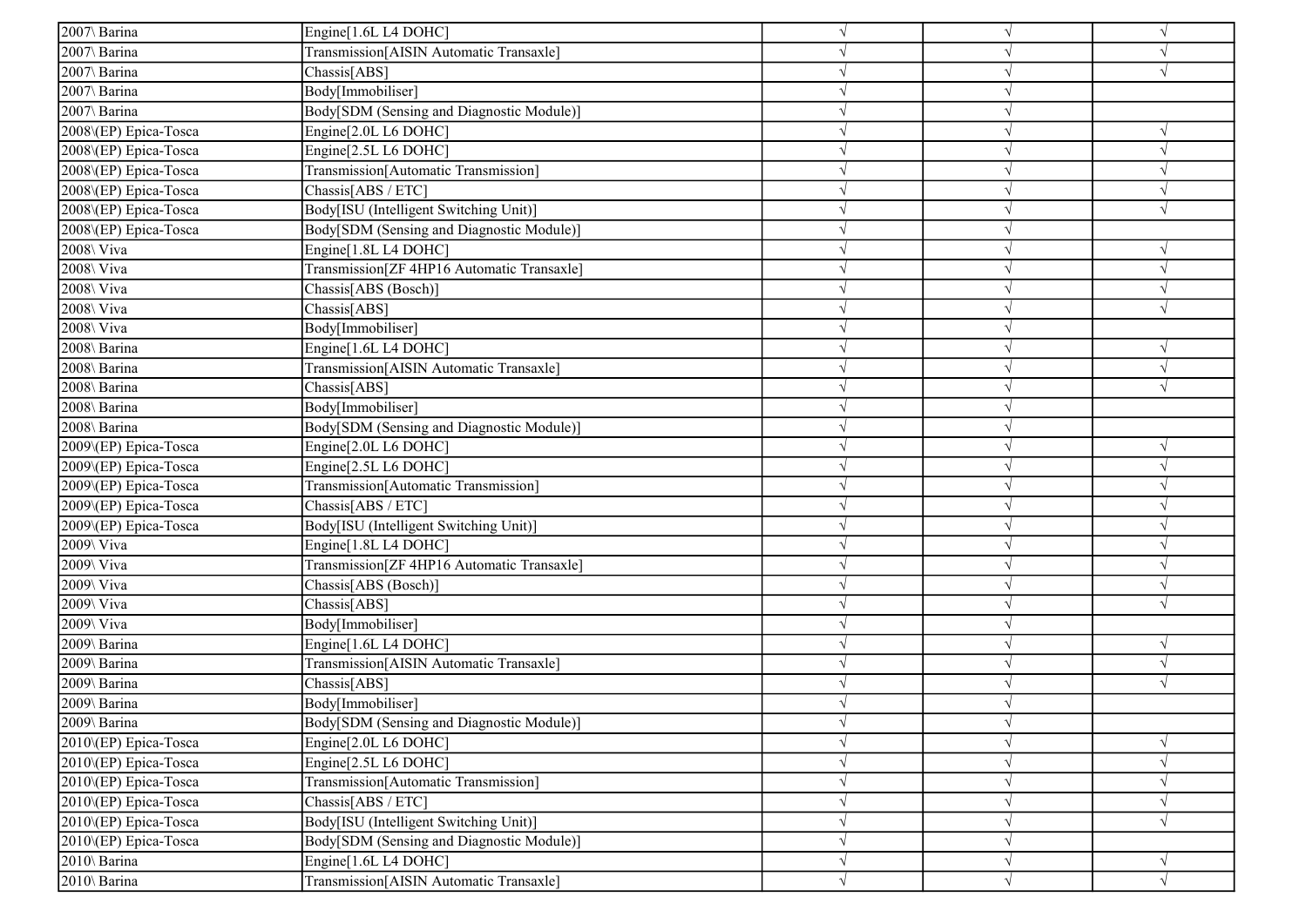| 2010\ Barina          | Chassis[ABS]                                       |            |            | $\sqrt{ }$ |
|-----------------------|----------------------------------------------------|------------|------------|------------|
| 2010\ Barina          | Body[Immobiliser]                                  |            |            |            |
| 2010\ Barina          | Body[SDM (Sensing and Diagnostic Module)]          |            |            |            |
| 2010\Cruze            | Engine Control Module                              |            |            |            |
| 2010\Cruze            | <b>Transmission Control Module</b>                 |            |            |            |
| 2010\Cruze            | Body Control Module                                |            |            | $\sqrt{ }$ |
| 2010\Cruze            | Electronic Brake Control Module                    |            |            | $\sqrt{ }$ |
| 2010\Cruze            | Electronic Power Steering Control Module           |            |            | $\sqrt{ }$ |
| 2010\Cruze            | Front Seat Heating Control Module                  |            |            | $\sqrt{ }$ |
| 2010\Cruze            | <b>Imstrument Cluster</b>                          |            |            | $\sqrt{ }$ |
| 2010\Cruze            | Inflatable Restraint Sensing and Diagnostic Module |            |            | $\sqrt{ }$ |
| 2010\Cruze            | Keyless Entry Control Module                       |            |            | $\sqrt{ }$ |
| 2010\Cruze            | Radio                                              |            |            | $\sqrt{ }$ |
| 2010\Cruze            | Remote Heater and Air Conditioning Control Module  |            |            | $\sqrt{ }$ |
| 2010\Cruze            | Steering Column Lock Control Module                |            |            | $\sqrt{ }$ |
| 2010\Cruze            | Trailer Interface Control Module                   |            | $\sqrt{ }$ | $\sqrt{ }$ |
| 2011\(EP) Epica-Tosca | Engine[2.0L L6 DOHC]                               |            |            | $\sqrt{ }$ |
| 2011\(EP) Epica-Tosca | Engine[2.5L L6 DOHC]                               |            |            | $\sqrt{ }$ |
| 2011\(EP) Epica-Tosca | Transmission[Automatic Transmission]               |            |            | $\sqrt{ }$ |
| 2011\(EP) Epica-Tosca | Chassis[ABS / ETC]                                 |            |            | $\sqrt{ }$ |
| 2011\(EP) Epica-Tosca | Body[ISU (Intelligent Switching Unit)]             |            |            | $\sqrt{ }$ |
| 2011\(EP) Epica-Tosca | Body[SDM (Sensing and Diagnostic Module)]          |            |            |            |
| 2011\ Barina          | Engine[1.6L L4 DOHC]                               |            |            | $\sqrt{ }$ |
| 2011\ Barina          | Transmission[AISIN Automatic Transaxle]            |            |            | $\sqrt{ }$ |
| 2011\ Barina          | Chassis[ABS]                                       |            |            | $\sqrt{ }$ |
| 2011\ Barina          | Body[Immobiliser]                                  |            |            |            |
| 2011\ Barina          | Body[SDM (Sensing and Diagnostic Module)]          |            |            |            |
| 2011\Cruze            | Engine Control Module                              |            |            |            |
| 2011\Cruze            | <b>Transmission Control Module</b>                 |            |            | $\sqrt{ }$ |
| 2011\Cruze            | <b>Body Control Module</b>                         |            |            |            |
| 2011\Cruze            | Electronic Brake Control Module                    |            |            |            |
| 2011\Cruze            | Electronic Power Steering Control Module           |            |            | $\sqrt{ }$ |
| 2011\Cruze            | Front Seat Heating Control Module                  |            |            | $\sqrt{ }$ |
| 2011\Cruze            | <b>Imstrument Cluster</b>                          |            |            | $\sqrt{ }$ |
| 2011\Cruze            | Inflatable Restraint Sensing and Diagnostic Module |            |            | V          |
| 2011\Cruze            | Keyless Entry Control Module                       | V          | $\sqrt{ }$ | $\sqrt{ }$ |
| 2011\Cruze            | Radio                                              |            | $\sqrt{ }$ | $\sqrt{ }$ |
| 2011\Cruze            | Remote Heater and Air Conditioning Control Module  |            |            | $\sqrt{ }$ |
| 2011\Cruze            | Steering Column Lock Control Module                |            | $\sqrt{ }$ | $\sqrt{ }$ |
| 2011\Cruze            | Trailer Interface Control Module                   |            | $\sqrt{ }$ | $\sqrt{ }$ |
| 1997\Lanos            | Engine[1.6L L4 DOHC]                               |            | $\sqrt{ }$ | $\sqrt{ }$ |
| 1997\Lanos            | Transmission[4T40-E Automatic Transaxle]           |            | $\sqrt{ }$ | $\sqrt{ }$ |
| 1998\ Lanos           | Engine[1.5L L4 SOHC]                               | $\sqrt{}$  | $\sqrt{ }$ | $\sqrt{ }$ |
| 1998\Lanos            | Engine[1.6L L4 DOHC]                               | $\sqrt{ }$ | $\sqrt{ }$ | $\sqrt{ }$ |